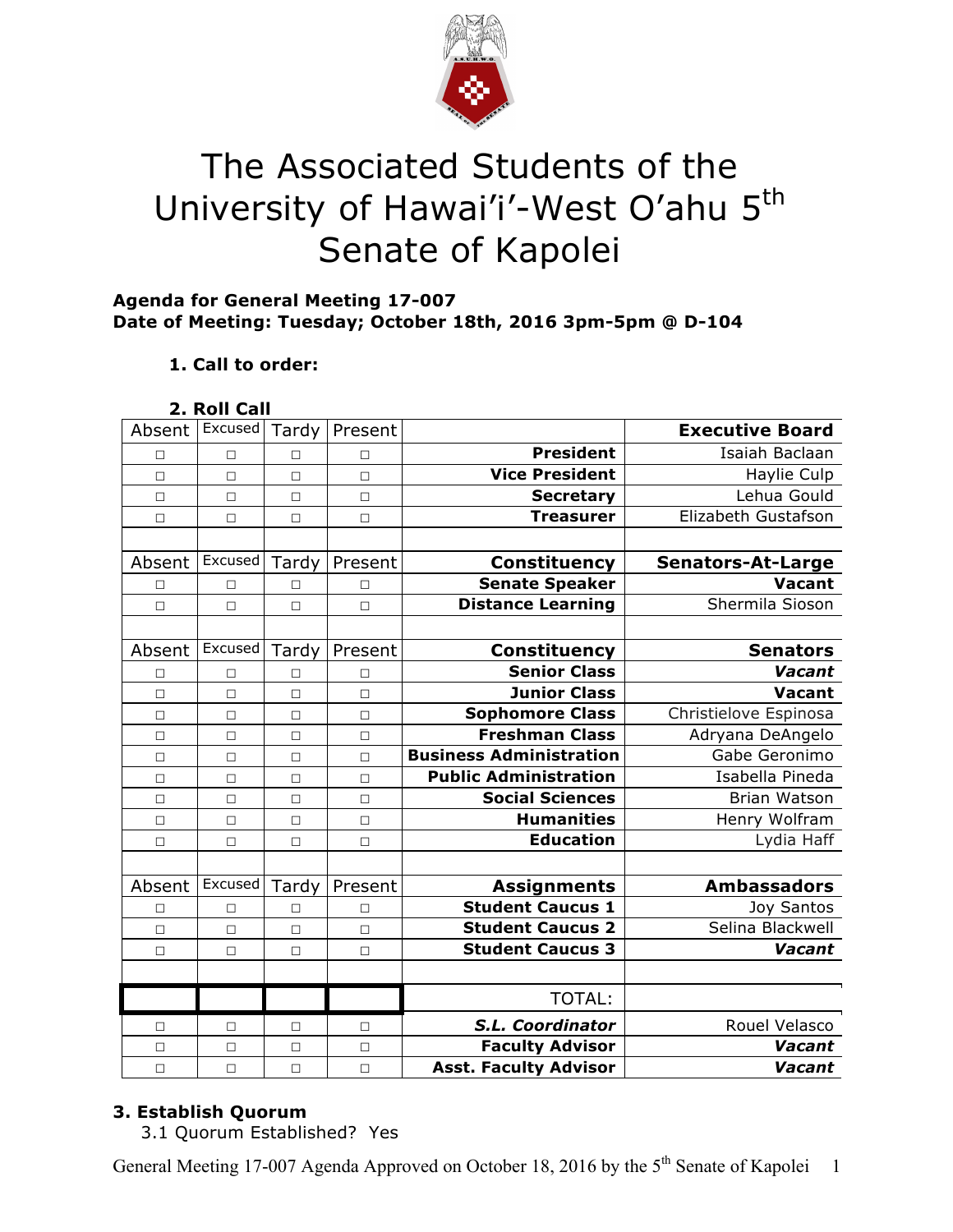#### **4. Open Forum Guest**

#### **5. Approval of Agenda and Minutes**

- 5.1 Minutes for Meeting 17-006 Motion: Second: Vote:
- 5.2 Agenda for Meeting 17-007 Motion: Second: Vote:

#### **6. Internal Reports**

- 6.1 President
- 6.2 Vice President
- 6.3 Secretary
- 6.4 Treasurer
- 6.5 Advisors
- 6.6 *Standing Committee Reports*
- 6.6.1 Budget & Finance
- 6.6.2 Activities
- 6.6.3 Legislative
- 6.7 *Ad Hoc Committee Reports*
- 6.7.1 Noeau Funding Ad Hoc Committee
- 6.7.2 Island Liaison Ad Hoc Committee
- 6.8 *Senators Report*
- 6.8.1 Senate Speaker **N/A**
- 6.8.1 Distance Learning
- 6.8.2 Senior Class **N/A**
- 6.8.3 Junior Class **N/A**
- 6.8.4 Sophomore Class
- 6.8.5 Freshman Class
- 6.8.6 Business Administration Division
- 6.8.7 Public Administration Division
- 6.8.8 Social Sciences Division
- 6.8.9 Humanities Division
- 6.8.10 Education Division
- 6.9 Caucus Ambassadors Report
- 6.10 *Campus Committees Report*
- -Communications Committee
- -Transportation Committee
- -Technology Committee
- -Health Committee
- -Strategic Planning Committee
- -Chancellors Search Committee